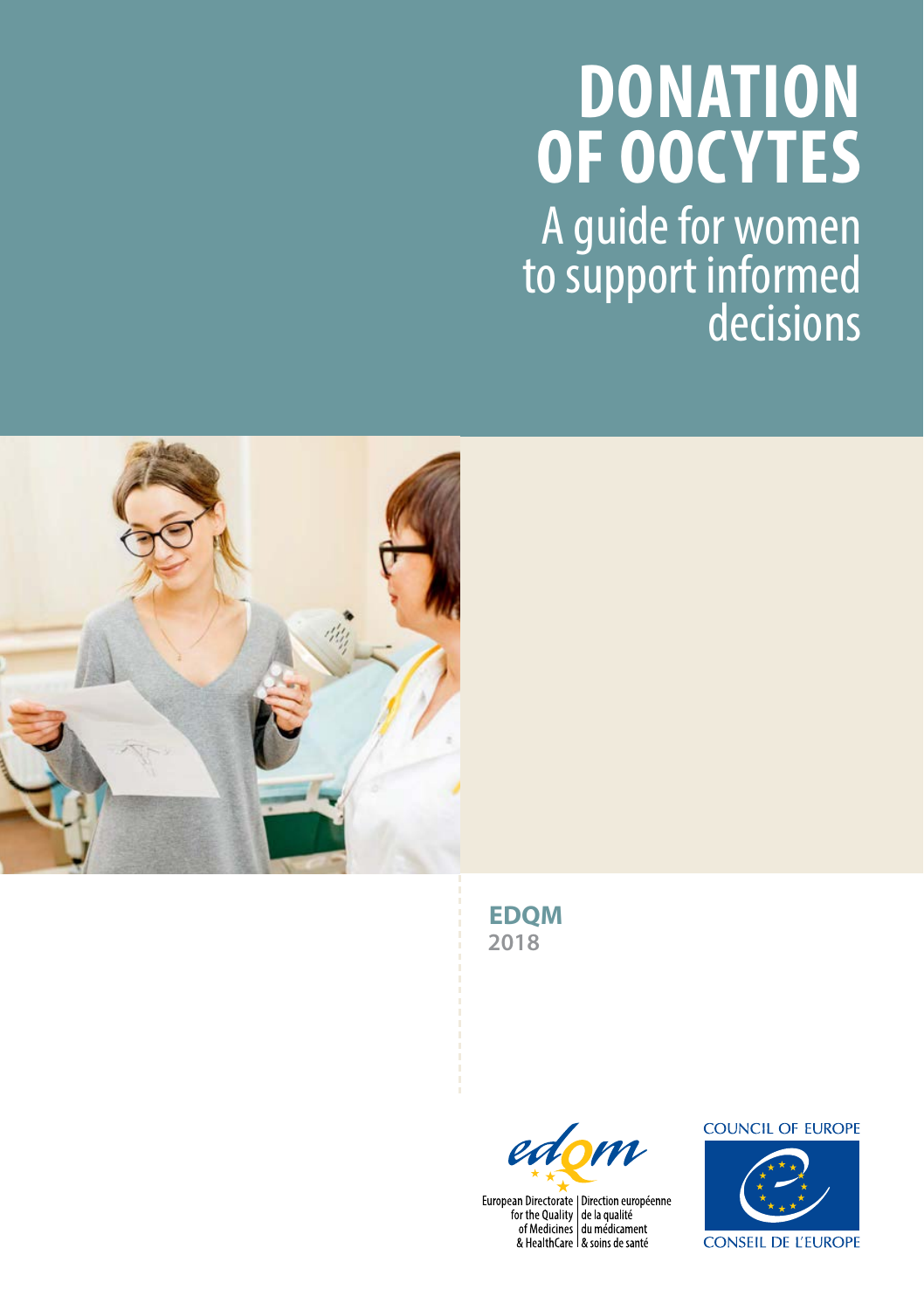This guide has been drawn up by the Council of Europe European Committee on Organ Transplantation (CD-P-TO). For more information, please visit https://go.edqm.eu/transplantation.

All rights conferred by virtue of the International Copyright Convention are specifically reserved to the Council of Europe and any reproduction or translation requires the written consent of the Publisher.

> Director of the Publication: Dr S. Keitel Page layout and cover: EDQM Cover picture: © rh2010 – Fotolia.com Inside illustrations (© Fotolia.com): © mteeandt © DavidPrado © StockPhotoPro © Maksim Kostenko © reineg © Lavreteva © koti © Monkey Business © medistock © cameravit © marinashevchenko

European Directorate for the Quality of Medicines & HealthCare (EDQM) Council of Europe 7, allée Kastner CS 30026 F-67081 STRASBOURG FRANCE

Internet: www.edqm.eu © Council of Europe, 2018

#### Elaborated with the support of



m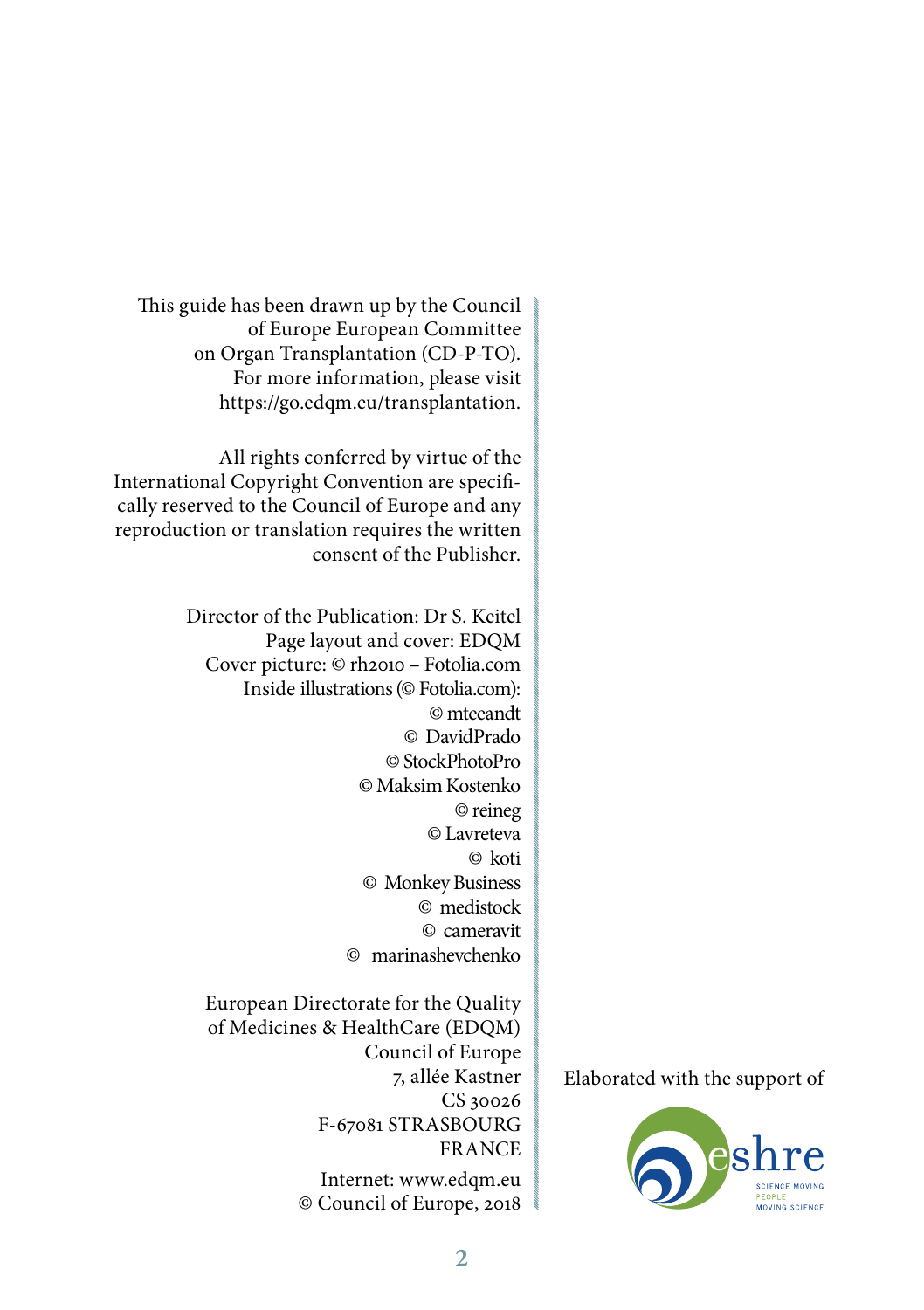### **INTRODUCTION**

Most women can become pregnant and have a child naturally. However, others may need help in their desire to become parents. For some of them, giving birth may only be possible thanks to the generosity of another woman who is willing to donate her oocytes. The aim of this guide is to support informed decisions of oocyte donors, who may be facing questions of whether oocyte donation is safe, about future implications and, in the end, whether it is the right choice for them.

This guide has been prepared by the Council of Europe **European Committee on Organ Transplantation (CD-P-TO)**, composed of internationally recognised experts, in collaboration with the **European Society of Human Reproduction and Embryology (ESHRE)**, to provide clear, accurate and balanced information about the donation of oocytes.



The information included in this guide provides a general overview of the process of oocyte donation. However, practices and national or regional regulations may differ in different countries and women should consult their clinic and/or national Health Authority to find out more about the specific situation in the country where they are considering donating.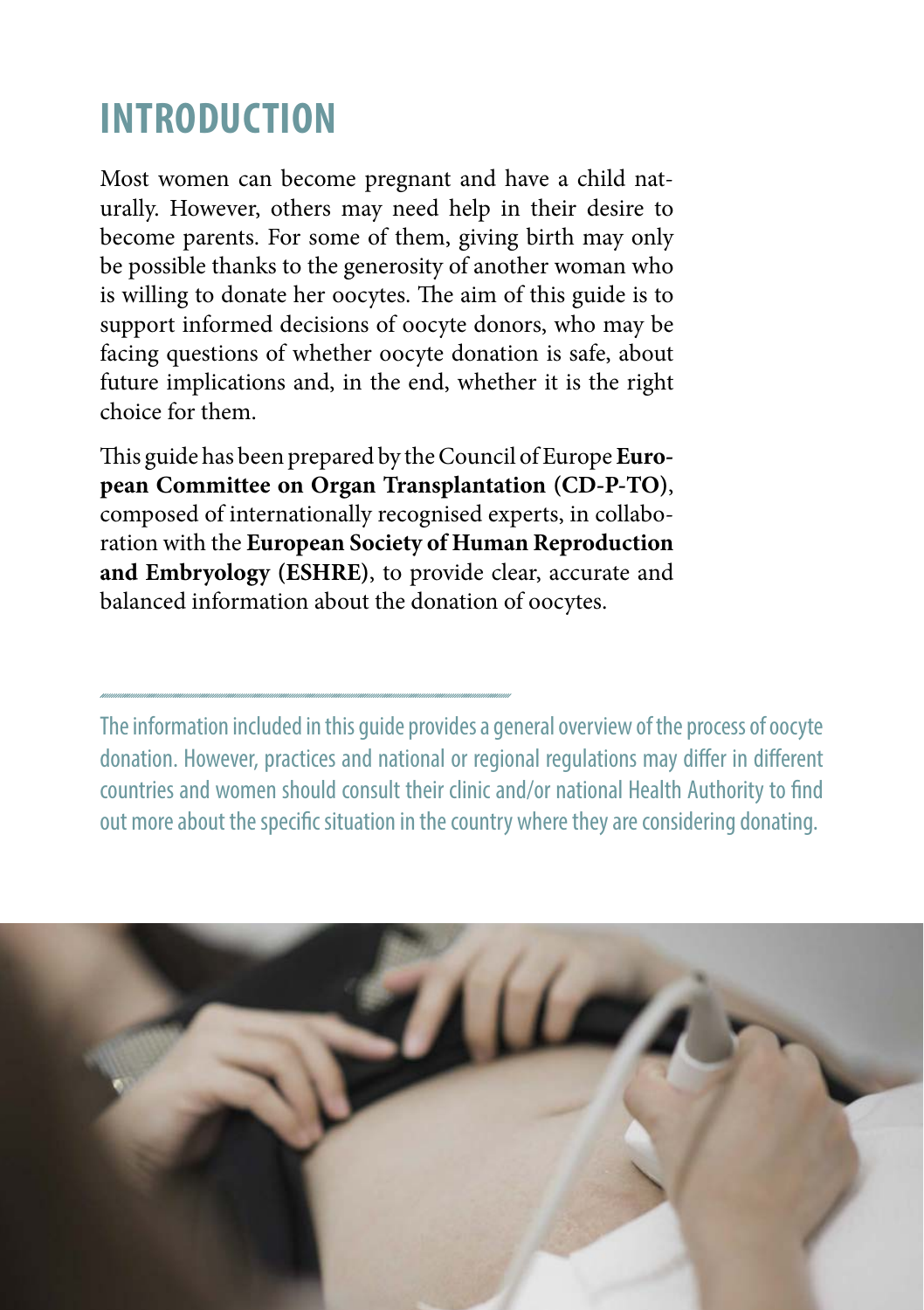#### **WHO NEEDS DONATED OOCYTES?**

It is estimated that around 10-15% of individuals or couples of child-bearing age, at some time, have problems in becoming pregnant. There are several reasons for this – of both male and female origin – but a majority of fertility problems can now be treated with the help of modern techniques. Most of these assisted reproduction techniques involve treatment with the woman's own oocytes (also known as egg cells), but sometimes certain fertility problems may prevent women from using their own oocytes. This includes women with no ovaries or functional oocytes (for example women with Turner syndrome or galactosaemia).

Ovarian function may also have been harmed by the use of chemotherapy or radiotherapy when treating certain cancers, or autoimmune conditions such as rheumatoid arthritis. Other conditions in which donated oocytes may be necessary are cases of severe heritable genetic disease in which there is a risk of transmission to the children. Another reason for needing oocyte donation may be premature menopause, usually defined as the stopping of menstrual periods before the age of 40, or the natural reduction of oocytes which comes with age. Studies show that after the age of 36, women experience a marked loss of fertility because the number and quality of their oocytes decline.

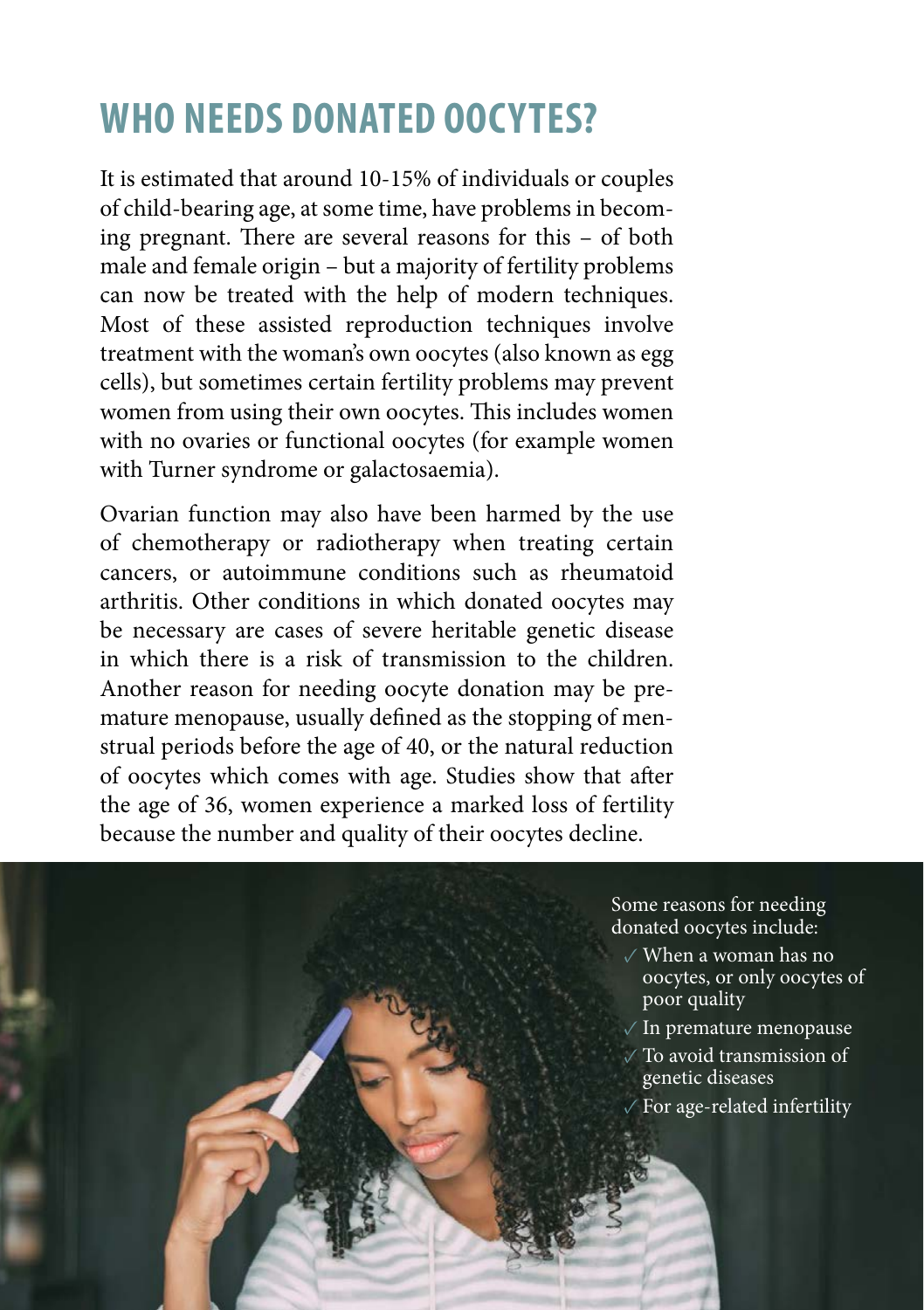### **WHAT ARE THE STEPS TO BECOME AN OOCYTE DONOR?**

Women contacting a fertility treatment centre to donate oocytes will be interviewed about their personal and family medical history. All potential donors will have to fulfil certain criteria to confirm suitability. These criteria mainly involve general health status (including genetic and infectious disease) and age, but limitations to donation may differ in different countries according to national legislation.

Blood tests and physical examinations are performed to rule

out any contraindication for donation. This initial screening is performed to ensure the donors' personal safety, to minimise the risk of transmission of any infectious disease to the recipient, and to maximise the health of babies born as a result of the treatment.

Potential donors should also receive medical and psychological counselling to ensure that all implications and consequences of a donation are fully understood. Counselling should provide details about the procedure and, in particular, about any risks associated with ovarian stimulation and oocyte retrieval. It is also essential for the donor to be informed of and fully understand the legal implications of the donation, which may involve donor identity or anonymity depending on the national regulations. It is therefore important to ask as many questions as possible of the fertility clinic, and in case of any doubt, to contact the national Health authorities.

Oocyte donation is a voluntary and altruistic gesture with the sole aim of helping others.

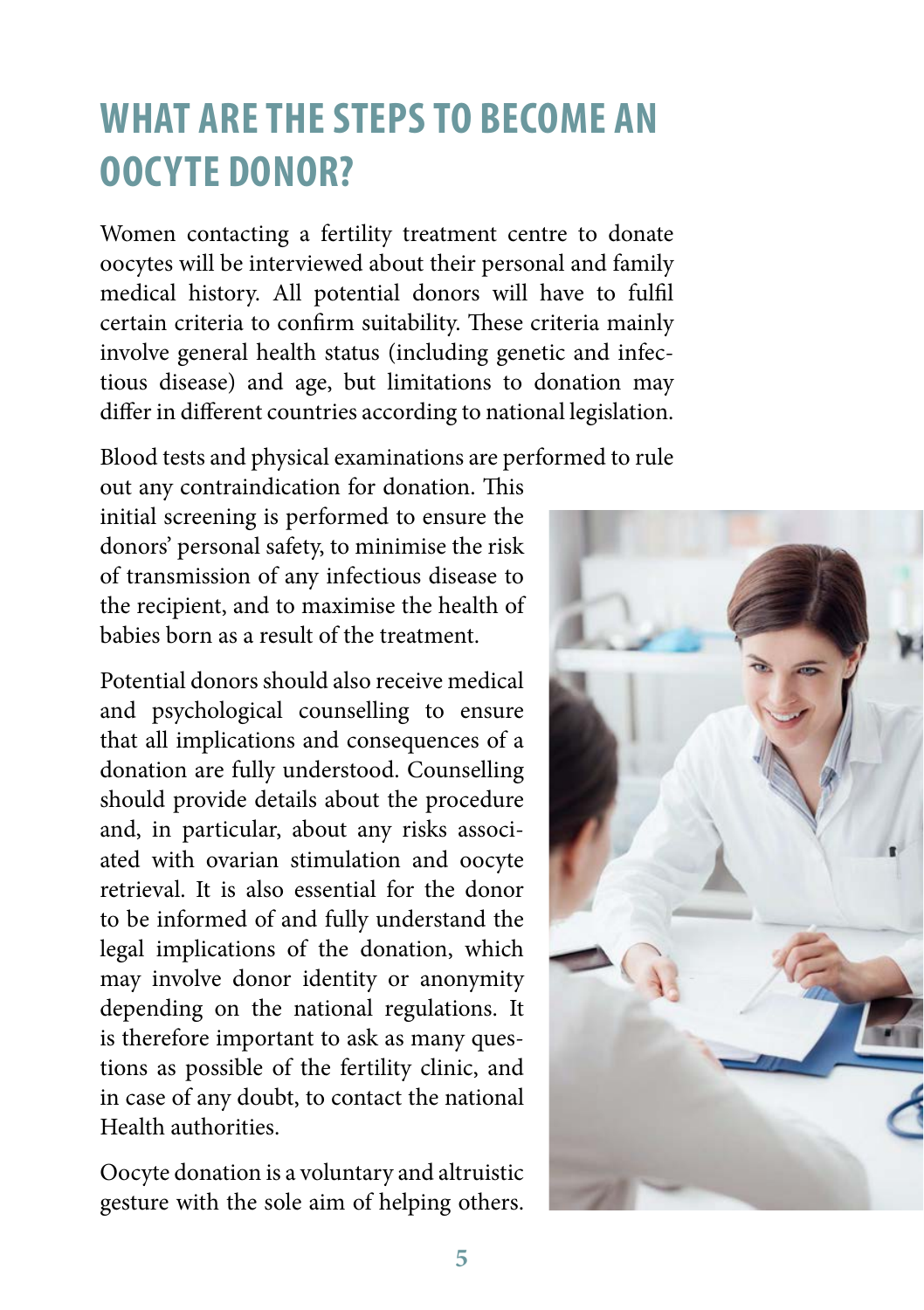Nonetheless, financial compensation to cover expenses and time is usually provided.

Before donating their oocytes, and after having received all information, all donors are asked to sign a written consent form. This consent may be withdrawn by the donor up to the moment that the oocytes are used for fertilisation. Thereafter the oocytes belong to the recipient individual or couple.

> The use of donated oocytes is a successful and rapidly increasing means for treating certain kinds of female infertility.

> 56,516 oocyte donation treatment cycles were registered in Europe in 2014, amounting to approximately 7.5% of all assisted reproduction treatments.

### **CAN ALL WOMEN DONATE THEIR OOCYTES?**

Women over 18 may be considered as oocyte donors. Because oocytes become less viable with increasing female age, younger donors are usually preferred. Age limits may vary from country to country, and even between clinics, but donors are seldom accepted above the age of 35.

All donors must be screened as healthy, not suffering from a medical condition that may involve a risk during the ovarian stimulation or oocyte collection procedures. Infectious and genetic diseases must be ruled out to protect the oocyte recipient and future children.

Some European countries have legislation on the maximum number of times a woman can donate oocytes. Some also set limits on the number of children allowed per donor; this is to minimise the risk of these children meeting genetic half-siblings in the future.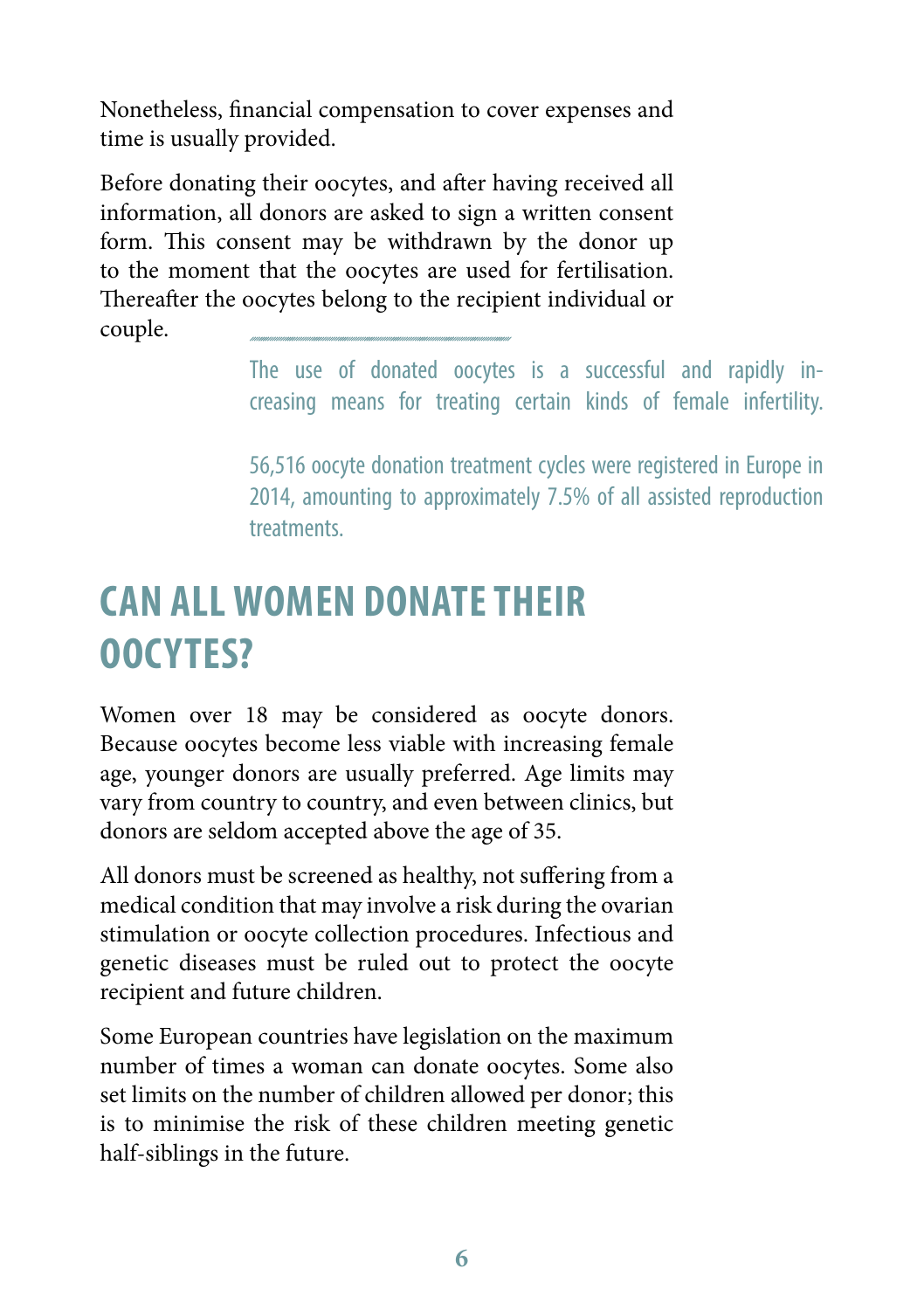### **WHAT DOES IT MEAN TO BE AN OOCYTE DONOR?**

The term 'donation' implies an altruistic act of giving without personal gain. The donation of oocytes, which are given for the use of another individual or couple, differs from that of other tissues or cells in that the genetic information (the DNA) of the donor oocytes will be transmitted to any children born as a result of that donation. These children will thereby be genetically related to the donor and her family, including the donor's own children and their offspring.

The wish to help others become parents through oocyte donation is a personal decision. However, in the end, it often also impacts the present or future partner of the donor, or even other family members. It is therefore important that donors consider their decision carefully and discuss it with those close to them.

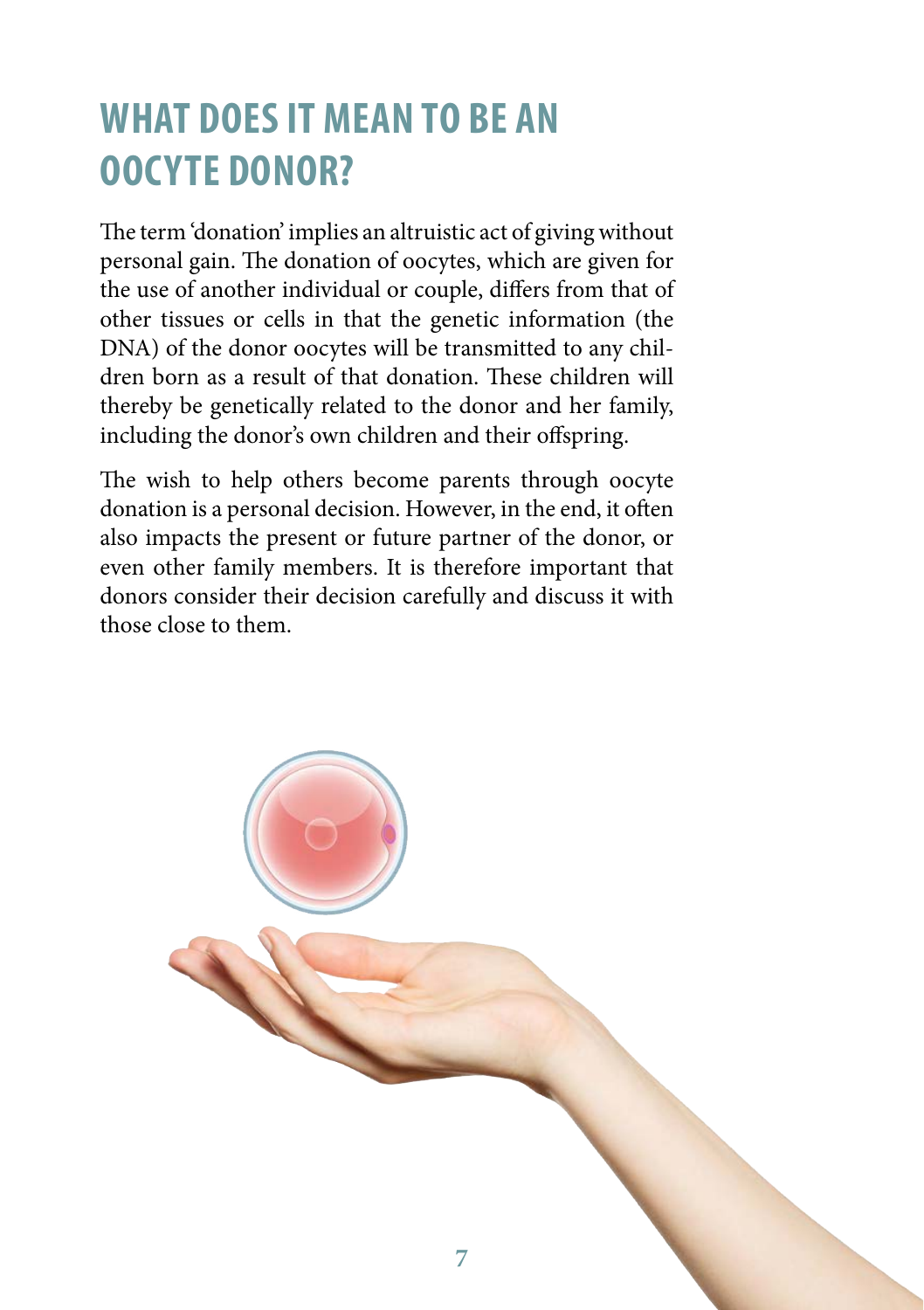### **HOW ARE THE OOCYTES OBTAINED?**

#### **Hormonal stimulation and maturation of oocytes**

To have complete control of the hormonal stimulation process, donors are given medication to suppress their natural hormone production. Once this is verified, hormonal injections are given to boost the number of oocytes produced by the ovaries. This procedure, which is the same as for routine in vitro fertilisation, lasts around 8-12 days and is monitored by vaginal ultrasound examinations and blood samples. These tests help physicians to determine when the oocytes are ready for retrieval. A number of visits to the clinic will be necessary during this time.

#### **Monitoring and visits to the clinic**



#### **Oocyte collection**

Approximately 36 hours before oocyte retrieval, donors are given a hormone injection to help the oocytes mature. Oocytes are then collected from the ovaries by insertion of a vaginal ultrasound probe. A needle is guided through the vaginal wall and the oocytes are aspirated one at a time through the needle connected to a suction device. This procedure, which takes around half an hour, is usually performed under local anaesthesia and sedation, or sometimes under general anaesthesia.

**Health status of the donor followed up by the medical team of the fertility clinic where the donation was performed.**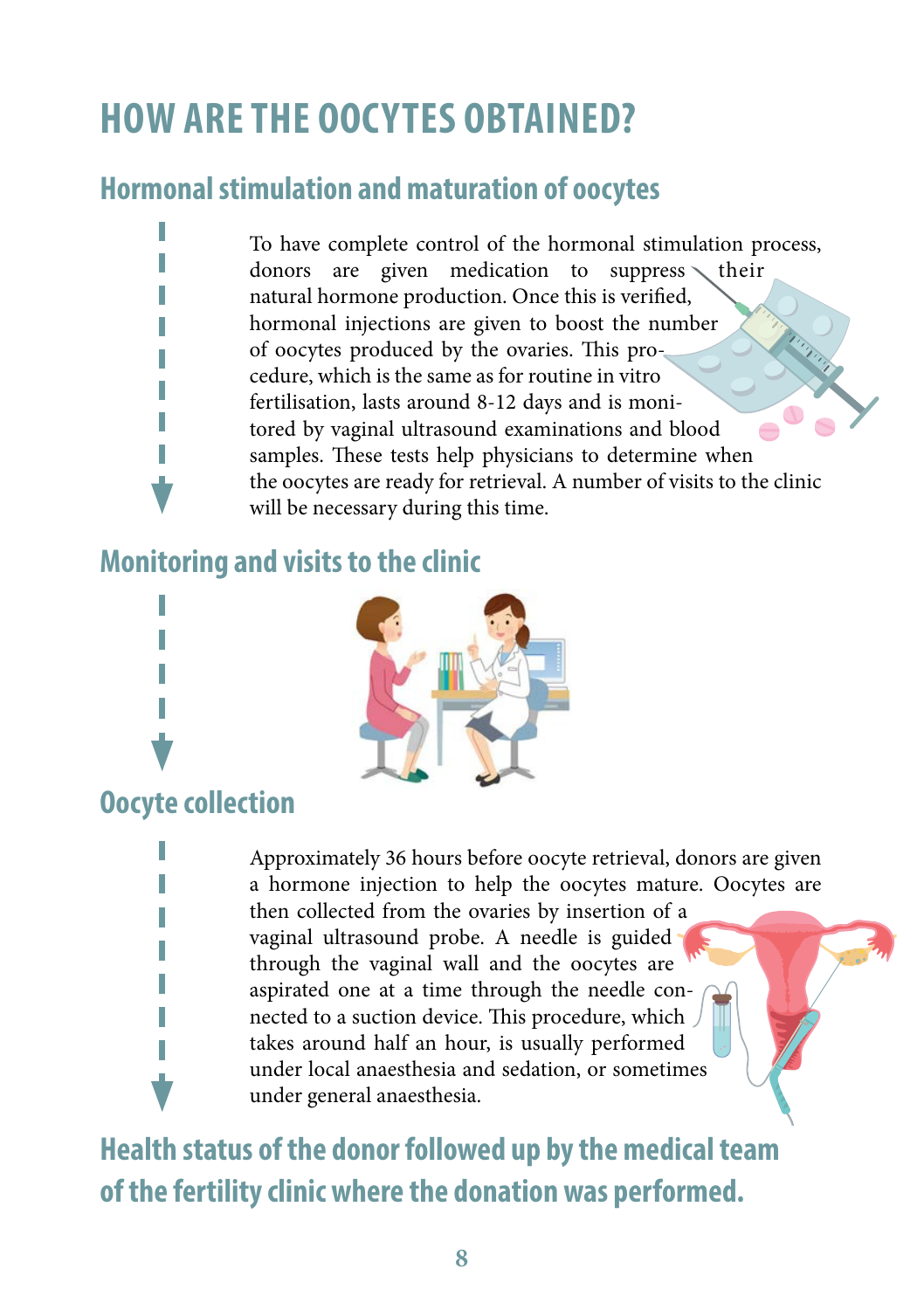### **WHAT ARE THE POTENTIAL RISKS FOR AN OOCYTE DONOR?**

Donating oocytes is generally very safe; most women won't experience any health problems beyond the discomfort of having the treatment itself. The only potential risk to be aware of is having a possible reaction to the fertility drugs. Normally if this happens the effects are mild and include hot flushes, feeling irritable or down, headaches and restlessness.

The most important possible medical complication during the ovarian stimulation is ovarian hyperstimulation syndrome, a condition in which the ovaries show an excessive response to the hormonal treatment and become swollen and painful. Up to 30% of women undergoing ovarian stimulation have a mild case of hyperstimulation where symptoms may include a swollen stomach and stomach pains, which can be managed with ordinary painkillers.

In extreme cases, nausea, vomiting, breathlessness, fainting, a swollen stomach and reduced urine may be experienced. However, because of the special stimulation protocol for oocyte donors, the extreme form of ovarian hyperstimulation has now become very rare. In any case, if donors have any reactions to their fertility drugs it is very important that they contact their clinic immediately.

During the oocyte retrieval, removing the oocytes through the aspirating needle can involve a slight risk of bleeding or infection. There can be mild discomfort after the procedure that should disappear within a few hours after the procedure.

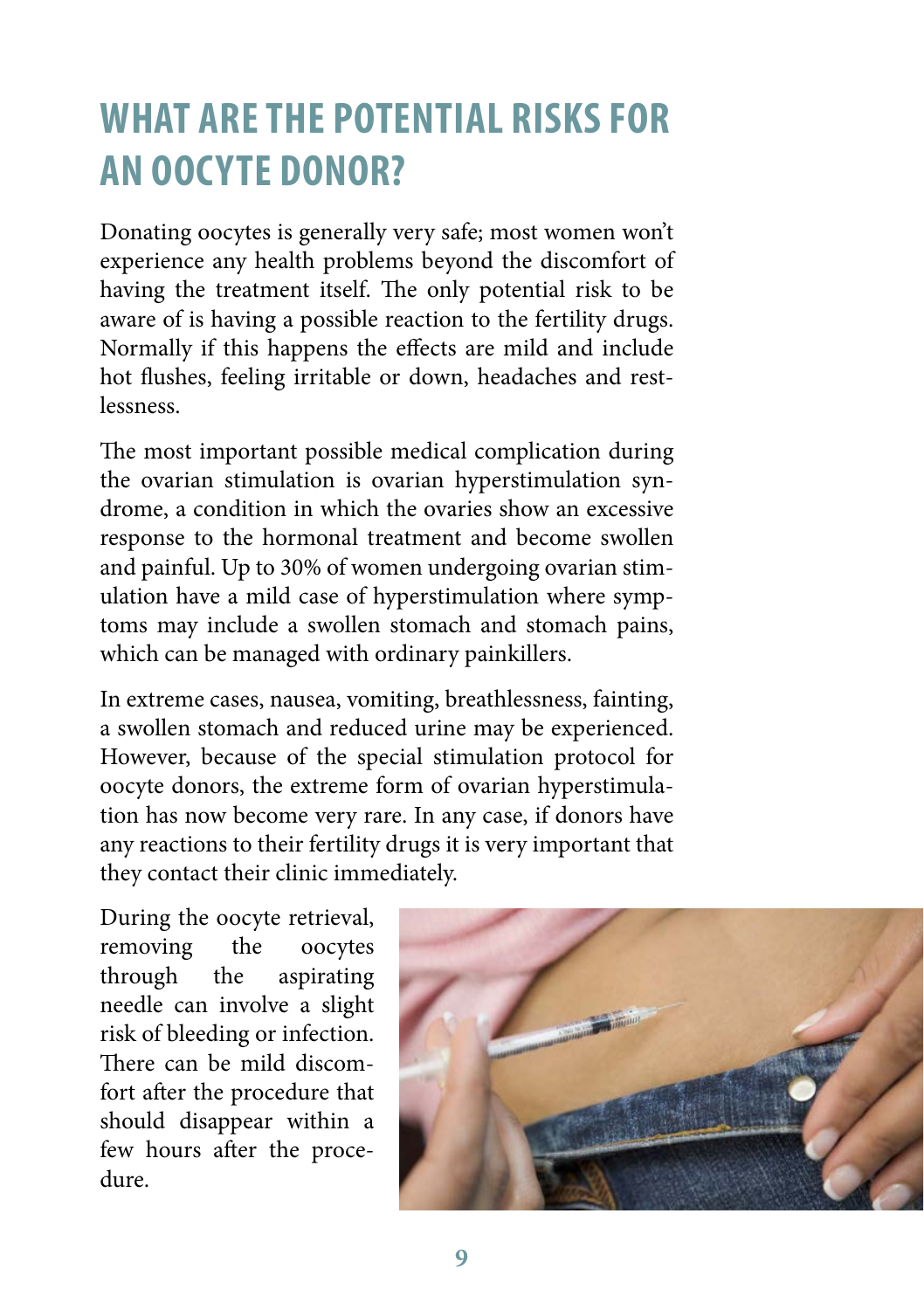There may be other consequences for the donor, such as the psychological impact of any later infertility, or the possible revelation of abnormal medical or genetic results from the donor screening tests.

Donating oocytes does not decrease the chances of conceiving and having children in the future. There have been reports of an association between ovarian stimulation and ovarian cancer, but numerous recent studies have found no such link.

## **HOW CAN DONATED OOCYTES BE USED?**

The retrieved oocytes can either be cryopreserved (frozen) directly on the day of retrieval for later use or fertilised directly after collection.

Fresh or frozen-thawed oocytes can be fertilised with sperm from the partner of the oocyte recipient or with donor sperm. Oocytes from one oocyte donation can also be used for several recipients, depending on the number of retrieved oocytes and the policy of the donation programme.

If several embryos of good quality are obtained after fertilisation some can also be frozen for later use by the recipient.

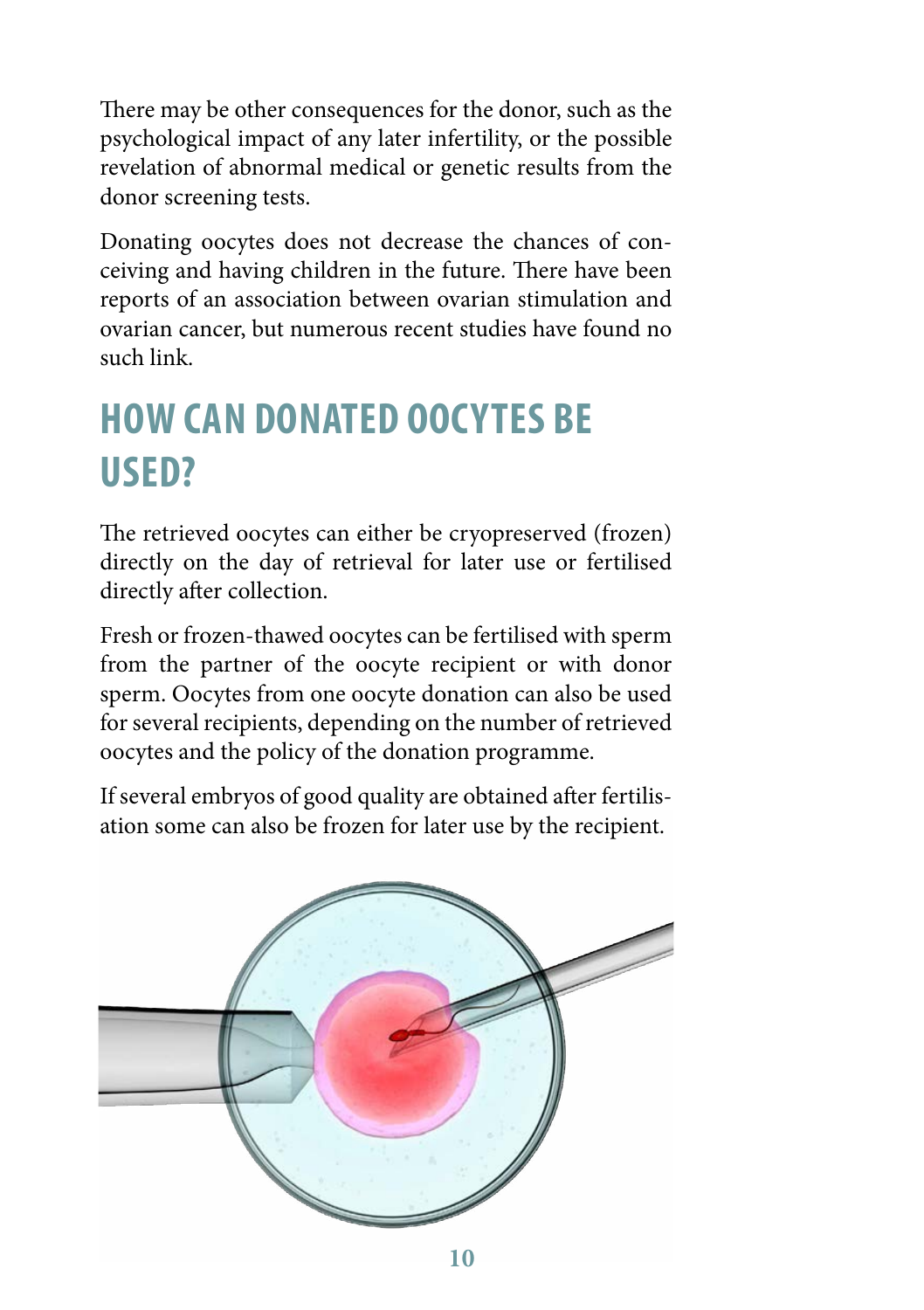### **WHERE TO DONATE?**

Women who want to donate oocytes will need to contact a fertility clinic which is authorised by the regional or national Health Authorities to perform oocyte retrieval and storage, as well as fertility treatments involving donated oocytes. These clinics must follow strict medical, legal and ethical standards to ensure that the donation procedure is safe and consistent with the legislation in place in that jurisdiction. Information about the authorisation status of each clinic is available from National Health Authorities.

### **ANONYMITY OR DISCLOSED IDENTITY?**

Before donating oocytes, it is important that donors become familiar with the regulations on donor identity and anonymity in the country where they plan to donate, as national regulations are different from country to country (even within Europe). This information can be provided by the clinic where the donation procedure will take place and from the national Health Authority.

In most countries the donation itself is an anonymous procedure, meaning that the donor will not know who receives the oocytes, and the receiving women/couples will not know who the oocytes came from.

In some countries, so-called non-anonymous 'direct donation' of oocytes is allowed. In this setting, the donor donates her oocytes to a relative or friend of hers. Thus, the origin and the destination of the oocytes are known to everyone involved.

Regarding disclosure of the donor's identity to the children born from donated oocytes, the situation varies from country to country. In some countries, persons born from donated oocytes are not able to request any information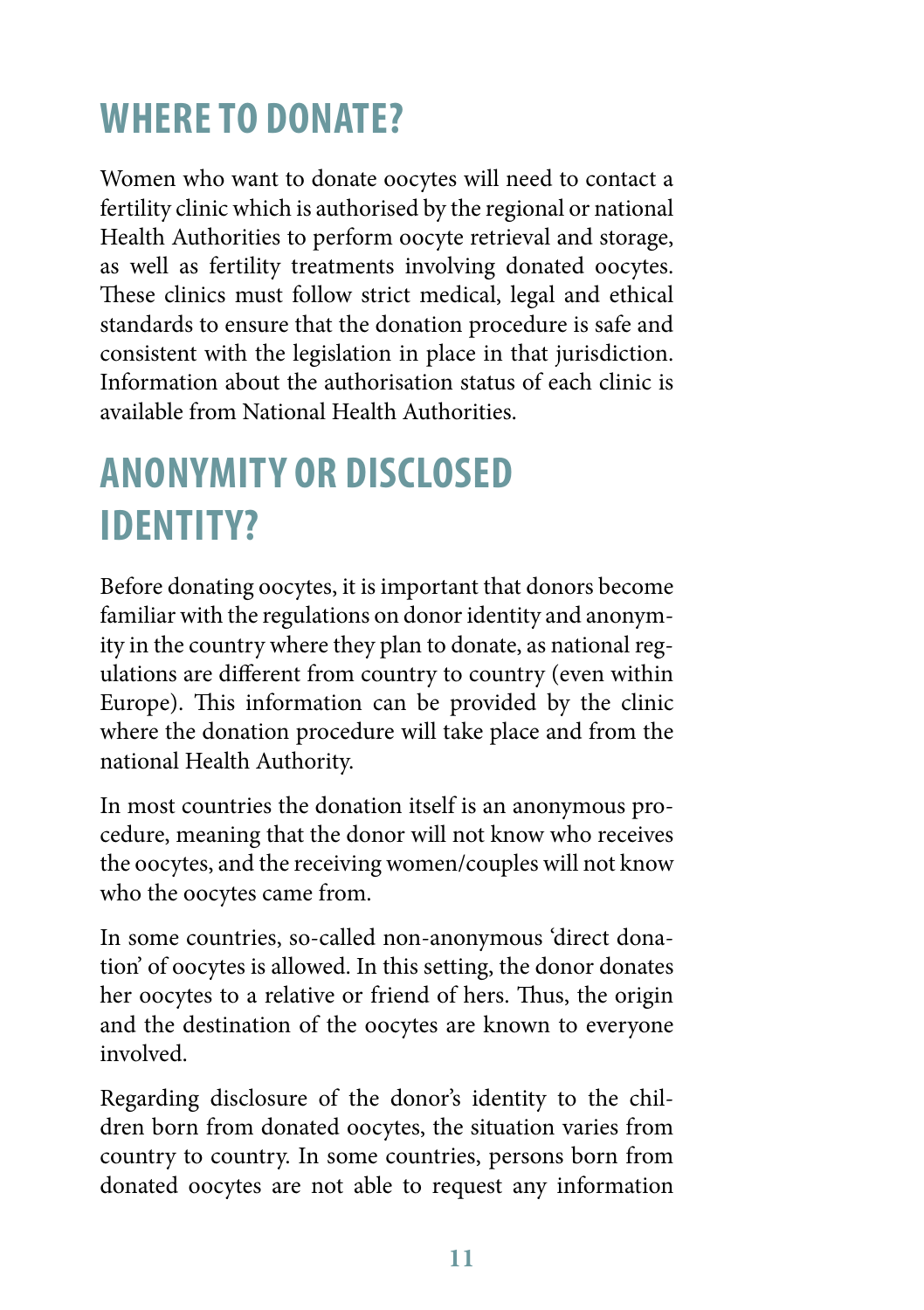about the donor's identity. Nonetheless, it is important to take into account that with the development of new technologies related to genetic testing, it may not be possible to guarantee donor anonymity in the future.

On the other hand, in some countries children born as a result of the donation have the legal right to request information about the donor's identity when coming of age, usually at around 18 years of age.

#### **What does the law say?**

Regulations in Europe concerning oocyte donation vary considerably. What and how donors are allowed to donate may be restricted in some countries.

If you wish to receive further information about the legal provisions in your country, contact your national Health Authority.

### **WHAT ARE THE RIGHTS AND RESPONSIBILITIES OF AN OOCYTE DONOR?**

An oocyte donor should be aware that:

- $\sqrt{\ }$ she will not be the legal parent of any child born as a result of the oocyte donation
- $\checkmark$  she will have no legal or financial obligation to any child born from the oocyte donation
- ✓she will not be named on the child's birth certificate
- $\checkmark$  she will not have any rights over how the child will be brought up
- $\checkmark$  in some countries allowing disclosed identity of the donor, children born from donor oocytes may have the right to receive identifying information about the donor

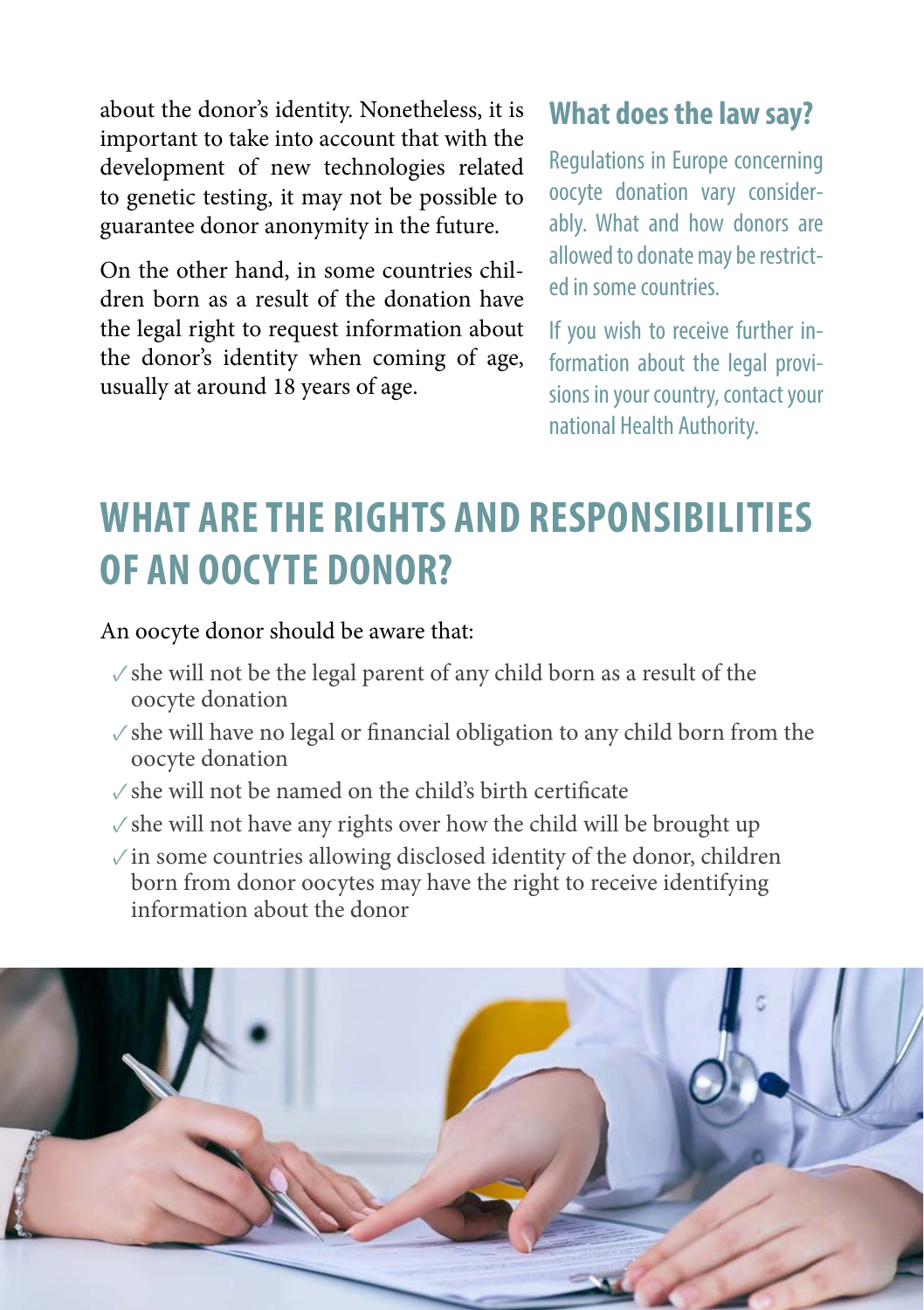Donors also have a responsibility to disclose accurate information about their own and their family's medical history before, during and after treatment, and to maintain a healthy lifestyle during the donation process.

### **ARE THERE ANY COSTS INVOLVED IN DONATING?**

Donation of cells and tissues must be voluntary and altruistic (i.e. in the absence of any undue influence and without any financial gain or comparable advantage). However, this does not prevent the reimbursement of justifiable expenses related to the donation itself (for example, travel, medication) or compensation for loss of earnings. These costs may be calculated differently in different countries or donation programmes: some will ask for receipts to justify the expenses while others will give a fixed sum per donation to cover all costs.

Information about the regulations regarding reimbursement and compensation of costs that apply in each case should be made available through the clinic and/or the appropriate Health Authority.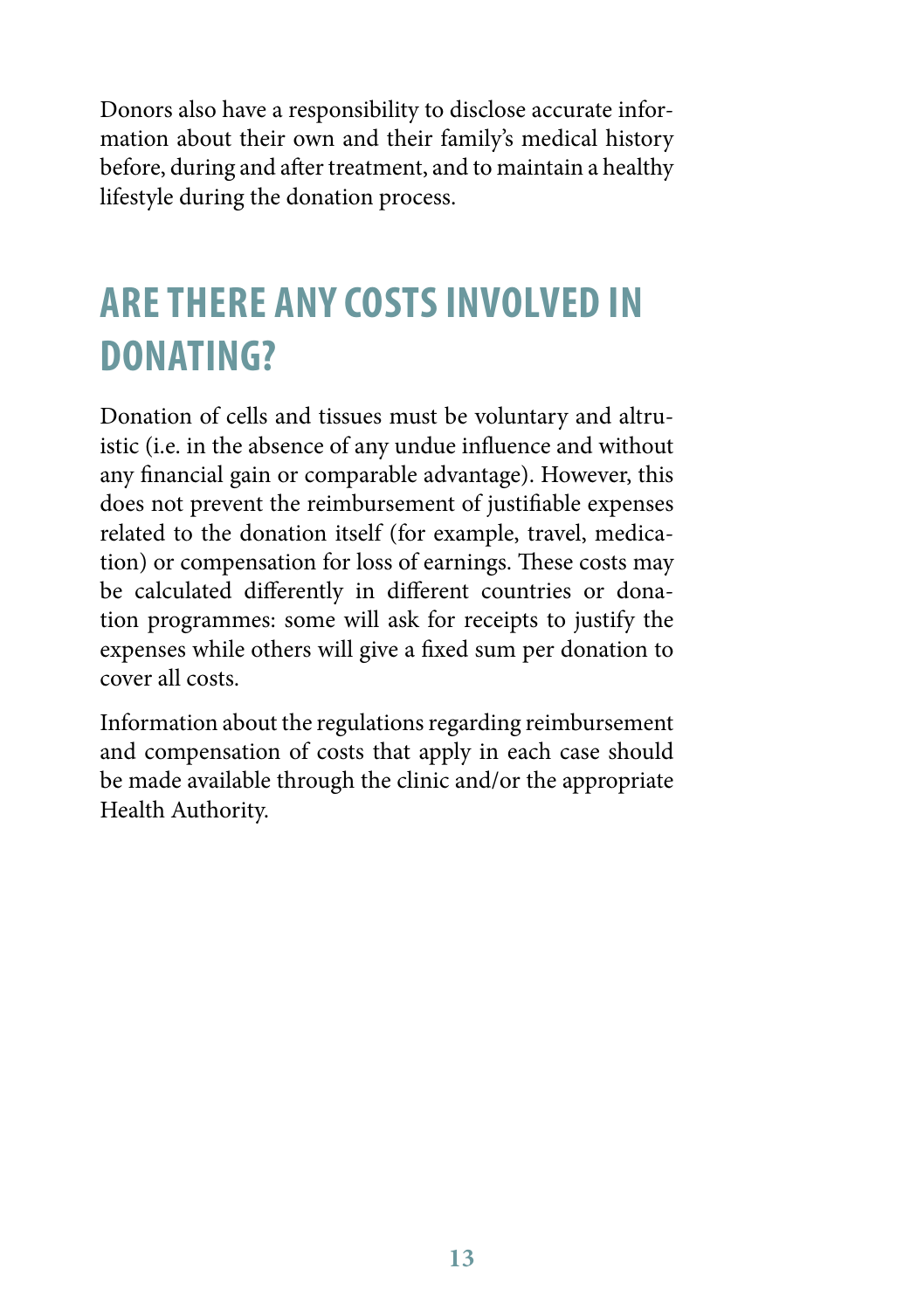### **SUMMARY OF THE PROCESS FOR DONATING OOCYTES**

#### **Preparation**



- $\sqrt{}$  Information about the donation procedure
- $\sqrt{}$  Medical check-up and family and personal history
- $\sqrt{P}$ sychological counselling
- ✓ Decision, signed consent

#### **OVARIAN STIMULATION**



- $\sqrt{\ }$  Suppression of natural hormone production
- ✓ Hormonal injections to boost the production of oocytes
- ✓ Ultrasound examinations, blood sampling
- ✓ Maturation of oocytes

#### **Oocyte retrieval**



- ✓Local anaesthesia, light sedation
- ✓Collection of oocytes via vaginal needle
- ✓ Oocytes transferred to special medium
- ✓ Oocytes frozen or fertilised

#### **Fertilisation**



 $\sqrt{\frac{F}{T}}$  Fertilisation with sperm (time point where withdrawal of consent is no longer possible)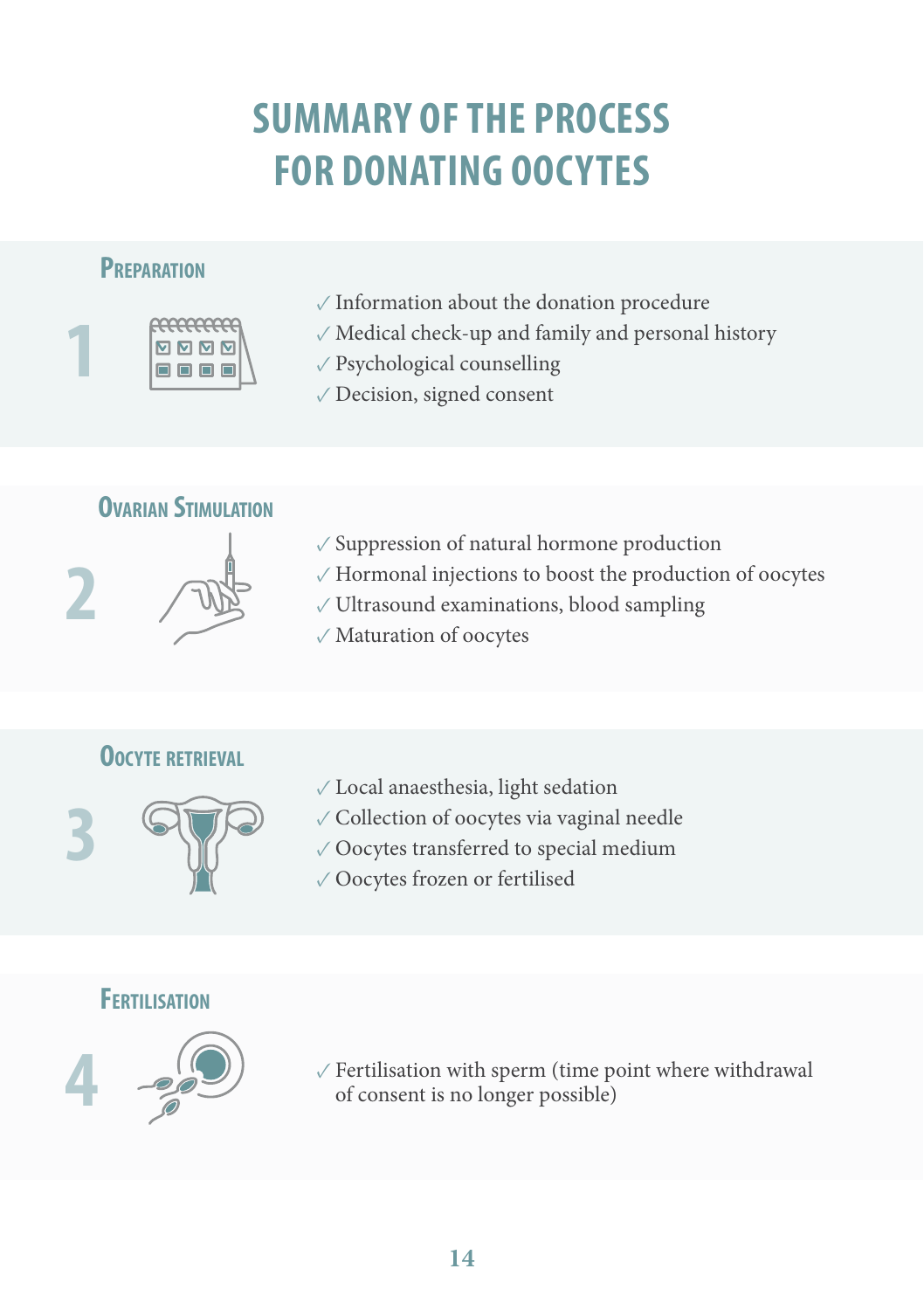### **TAKE-HOME MESSAGE**

Choosing to donate oocytes to someone in need is a generous act that gives hope to all the women who are unable to become pregnant using their own oocytes. However, as with any other living donation procedure, it is not without risks and donors need to consider all potential implications. Thus, before deciding to take this step, women need to carefully balance if this is the right choice for them.

We hope the information provided in this brochure will help women through this important decision-making process.